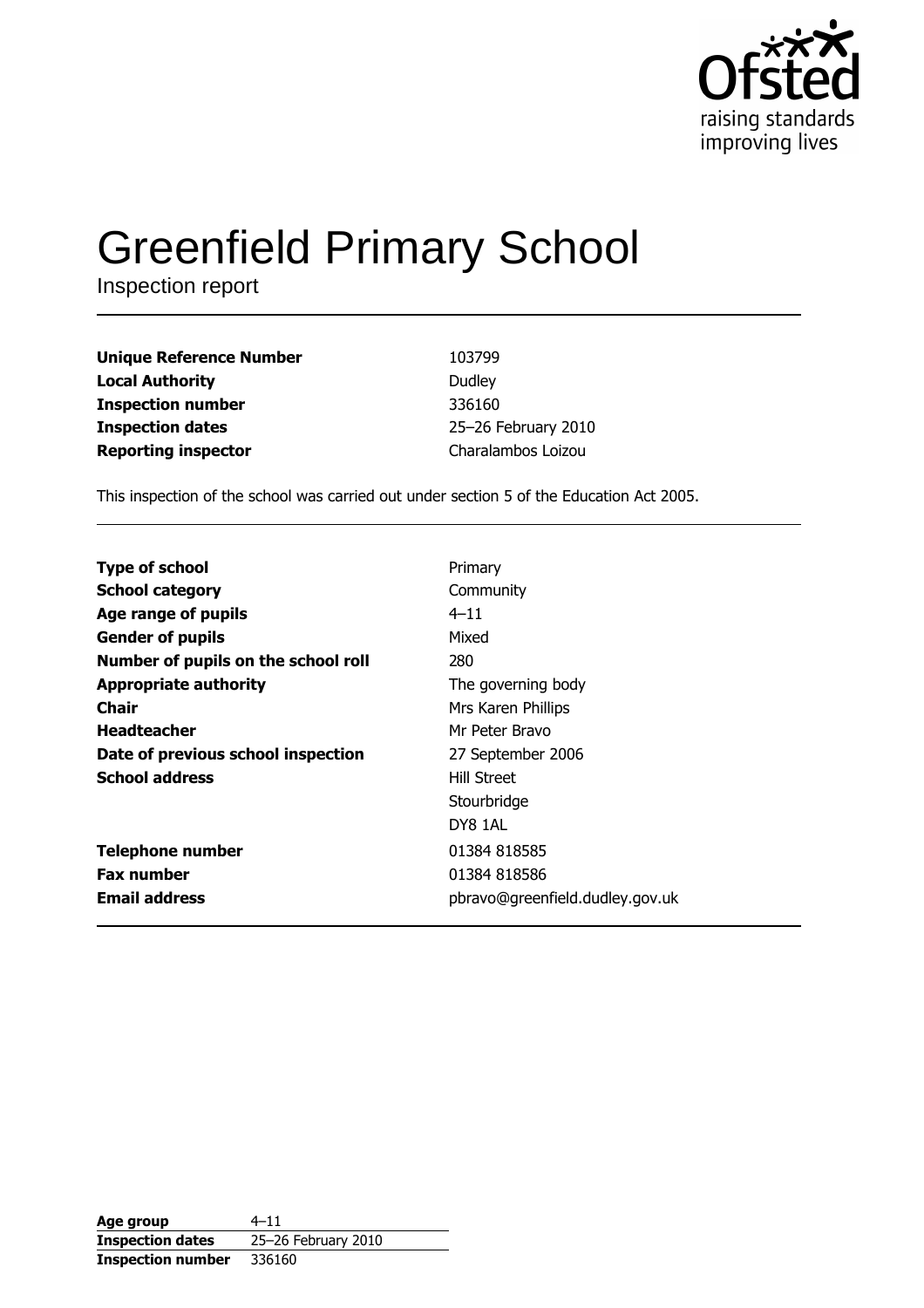The Office for Standards in Education, Children's Services and Skills (Ofsted) regulates and inspects to achieve excellence in the care of children and young people, and in education and skills for learners of all ages. It regulates and inspects childcare and children's social care, and inspects the Children and Family Court Advisory Support Service (Cafcass), schools, colleges, initial teacher training, work-based learning and skills training, adult and community learning, and education and training in prisons and other secure establishments. It rates council children's services, and inspects services for looked after children, safequarding and child protection.

Further copies of this report are obtainable from the school. Under the Education Act 2005, the school must provide a copy of this report free of charge to certain categories of people. A charge not exceeding the full cost of reproduction may be made for any other copies supplied.

If you would like a copy of this document in a different format, such as large print or Braille, please telephone 08456 404045, or email enquiries@ofsted.gov.uk.

You may copy all or parts of this document for non-commercial educational purposes, as long as you give details of the source and date of publication and do not alter the documentation in any way.

Royal Exchange Buildings St Ann's Square Manchester M2 7LA T: 08456 404045 Textphone: 0161 618 8524 E: enquiries@ofsted.gov.uk W: www.ofsted.gov.uk © Crown copyright 2010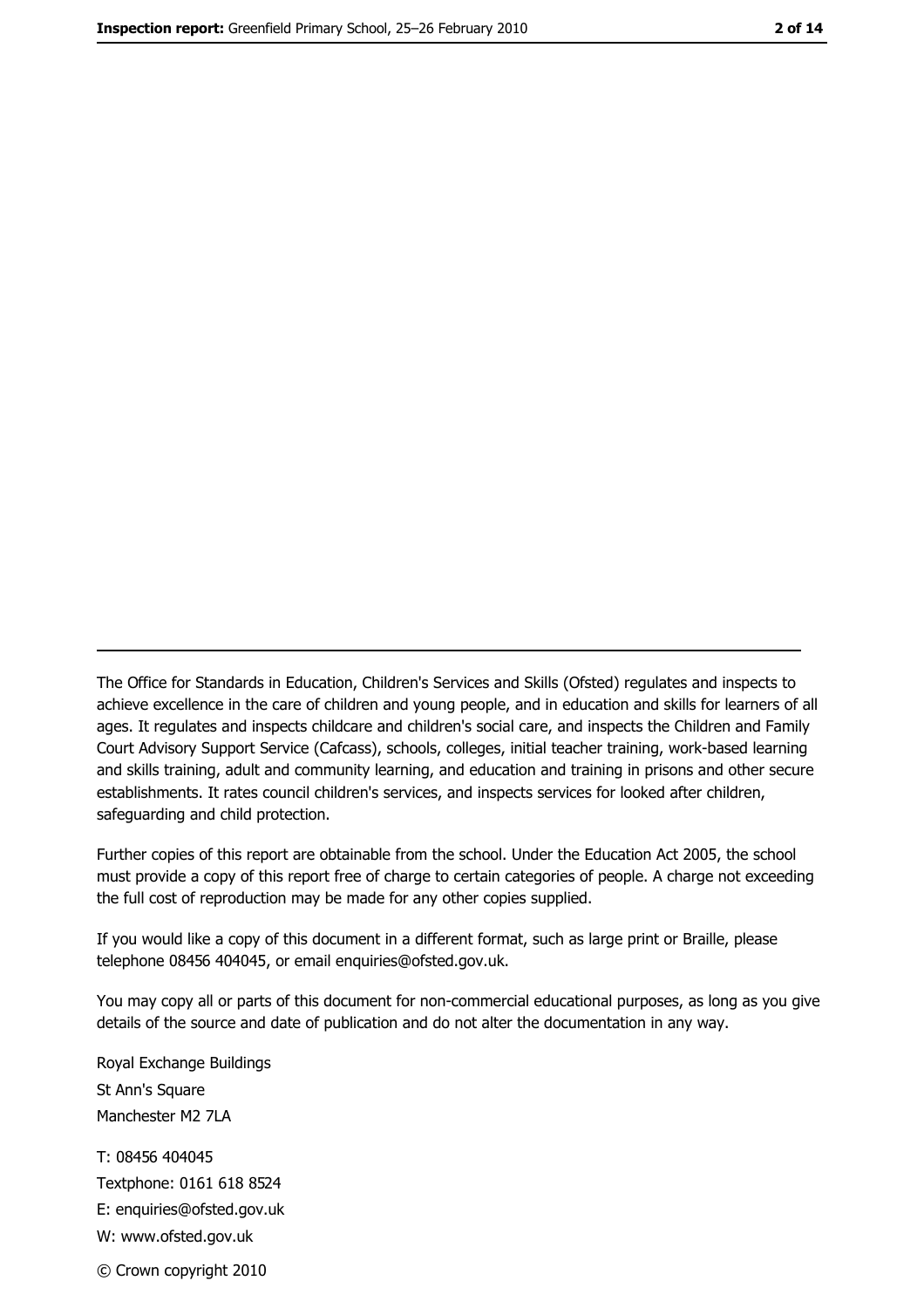# **Introduction**

This inspection was carried out by three additional inspectors. The majority of inspectors' time was spent observing learning, including lessons and a learning walk with the headteacher. The inspectors visited 18 lessons and held meetings with governors, staff, groups of pupils and spoke to some parents and carers. All of the twelve teachers were observed teaching and inspectors looked at the school's work, its improvement plan and self-evaluation as well as assessment and tracking data that teachers use to monitor pupils' progress. Inspectors analysed 122 parental questionnaires and the results appear near the end of this report.

The inspection team reviewed many aspects of the school's work. It looked in detail at the following:

- the achievement of more able pupils and the impact of measures taken by the  $\blacksquare$ school to maintain and improve attainment
- the key features of pupils' learning and the demands placed on them in lessons  $\blacksquare$
- provision in the Early Years Foundation Stage and the impact it is having on  $\blacksquare$ outcomes for children in both Reception classes
- the extent to which the leadership team has improved the consistency of the  $\blacksquare$ teaching since the school's last inspection
- how well governors monitor and shape the direction of the school and the accuracy  $\blacksquare$ of self-evaluation.

## Information about the school

This is an average-sized primary school. The vast majority of pupils are White British and the rest come from a broad range of minority ethnic backgrounds. Very few pupils join the school at the early stages of learning English. The Early Years Foundation Stage comprises two Reception classes for four-year-olds. The percentage of pupils eligible for free school meals is below average compared with most schools, as is the proportion of pupils with special educational needs and/or disabilities. An average percentage of pupils have statements of special educational needs. The main areas of additional needs include pupils with moderate learning difficulties, physical disabilities and hearing impairment. The school has a number of national awards including the Active Mark, Healthy Schools, Arts Mark and ICT awards.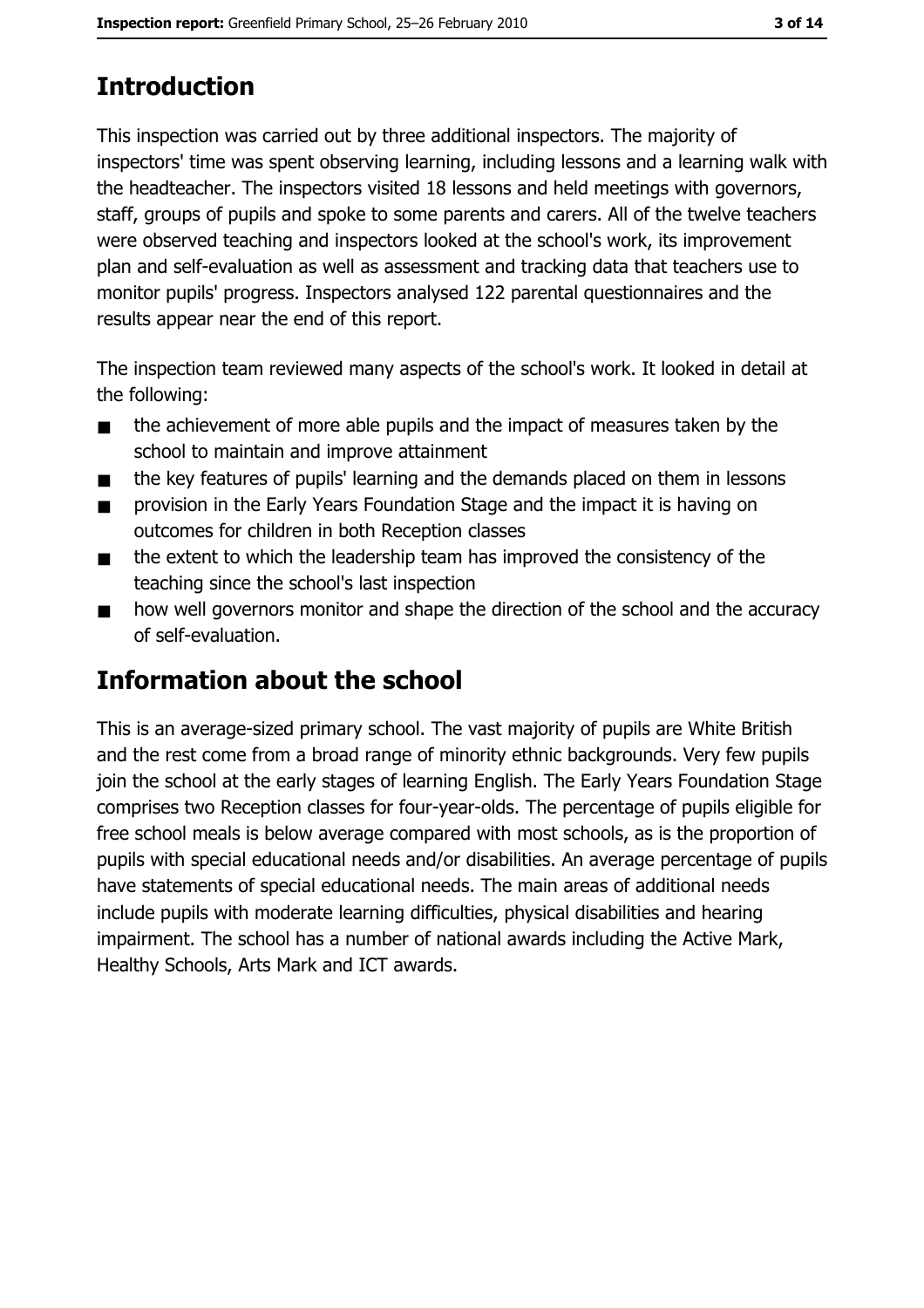# **Inspection judgements**

## Overall effectiveness: how good is the school?

## The school's capacity for sustained improvement

## **Main findings**

Pupils achieve extremely well at this outstanding school and demonstrate enthusiasm for all that their teachers offer. By the time pupils leave school at the end of Year 6, standards of attainment in English, mathematics and science are, and have been for some time, high. The school is a thriving community that is securely based on respect for different faiths, cultures and customs. Attendance is high in this popular school and pupils' excellent behaviour is the norm. Pastoral provision and the care and support pupils receive are strong. Consequently, their personal development and well-being, including their spiritual, moral, social and cultural development, are outstanding. The headteacher leads with enthusiasm and skill so that senior staff and governors provide highly effective leadership and management. Well-devised training and accurate self-evaluation have resulted in significant improvements since the last inspection to what is now outstanding teaching and an excellent curriculum. The school is extremely well placed to sustain high standards and improve still further. The overwhelming majority of parents who responded to the questionnaires are very satisfied. Many pay tribute to the efforts of the staff. For example, one parent rightly and typically commented, 'This is an excellent school and the headteacher and staff are so caring and approachable.'

Children make an excellent start in the Early Years Foundation Stage as a result of consistently effective teaching and a stimulating range of activities and visits. Throughout the school, the headteacher, staff and governors are very committed to pupils' all round academic and personal development. Consequently, pupils of all backgrounds and abilities, including those whose circumstances cause them to become vulnerable and those with special educational needs and/or disabilities, make excellent progress. Teachers use their assessments of pupils' performance extremely well and continually analyse how well pupils are doing. Since the last inspection, well judged programmes for training and assessment, led by the leadership team, have seen test results in reading, writing and mathematics improve throughout the school. However, the proportion of pupils attaining higher levels in writing, although above the national average, is typically lower compared than pupils' exceptionally high performance in reading. There is scope to improve, as some lessons miss opportunities for pupils to practise writing extensively and at length. In addition, some writing activities are not always challenging enough for more capable pupils. The excellent sessions of 'child-initiated learning' enable pupils to choose from a broad range of academic and creative activities and are starting to improve opportunities for pupils' independent writing, for example, through opportunities for them to edit their own magazines or research authors and writers using their excellent information and communication

| ٦ |
|---|
| ٦ |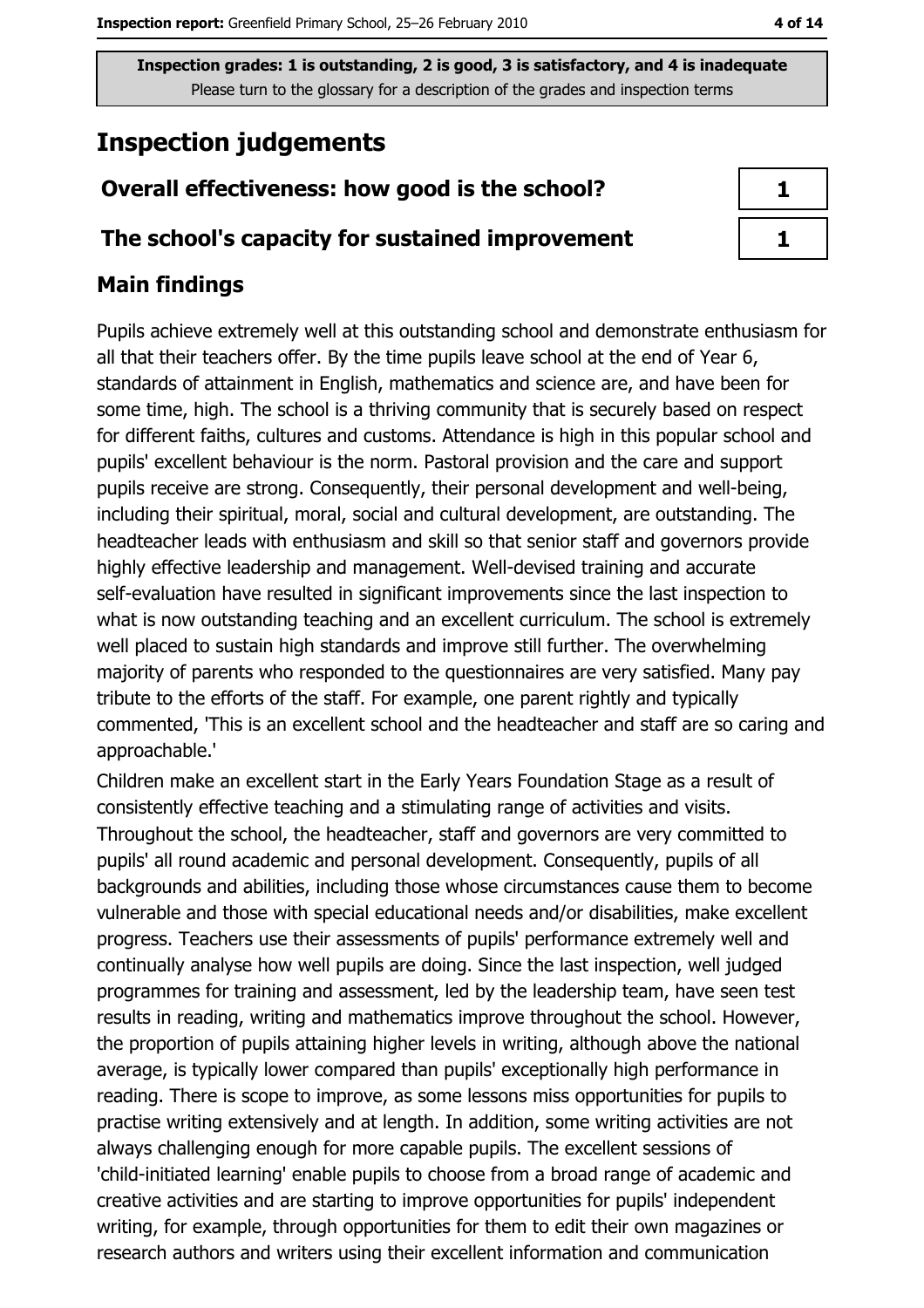technology (ICT) skills.

Pupils are very pleased with the school; as one rightly commented, 'There is so much you can do here and it's great fun.' They feel very safe, have an excellent understanding of healthy eating and participate enthusiastically in an outstanding range of sports and activities. The school council works successfully on behalf of all pupils, and council members do excellent work in representing the views of their classmates. The staff and governors are always seeking ways to improve the school and make a very positive contribution to promoting community cohesion. They have recently secured substantial funding for extended provision for the community through its strong partnership with a privately run nursery, businesses, the local authority and other support agencies and charities.

## What does the school need to do to improve further?

- Build on pupils' excellent literacy skills to ensure that they consistently reach high  $\blacksquare$ standards in writing by:
	- providing more opportunities for pupils to write extensively, independently and at length
	- incorporating in lessons a broader range of challenging writing tasks for more able pupils.

## **Outcomes for individuals and groups of pupils**

Pupils work hard and achieve exceptionally well in both their academic and personal development. The majority of children enter the Early Years Foundation Stage with skills and abilities that are in line with those expected of four-vear-olds in communication, language, literacy and mathematics. They start with very good personal and social skills that form strong foundations for learning. In lessons, Reception children often engage with other children in talk and share activities which are very successful in promoting and developing their communication and language skills. By the end of Year 2 attainment is typically well above average in reading, writing and mathematics and pupils show enormous enthusiasm for learning in lessons. They enjoy sharing books and often read with partners, which improves their communication and reading skills. Pupils of all abilities, including those with special educational needs and/or disabilities, have made rapid progress which continues through Years 3 to 6 because the teaching is consistently good or outstanding. National test results for Year 6 have been significantly above average in English, mathematics and science for the last five years and pupils are currently on course to sustain high standards. Exceptionally high attainment in reading is a consistent feature but a few pupils who reach higher levels in reading do not do so in writing because there are some missed opportunities for pupils to engage in sustained writing activities. Pupils are very good at sharing ideas and most lessons feature good opportunities for them to reflect on their learning towards targets that they fully understand and can assess.

 $\mathbf{1}$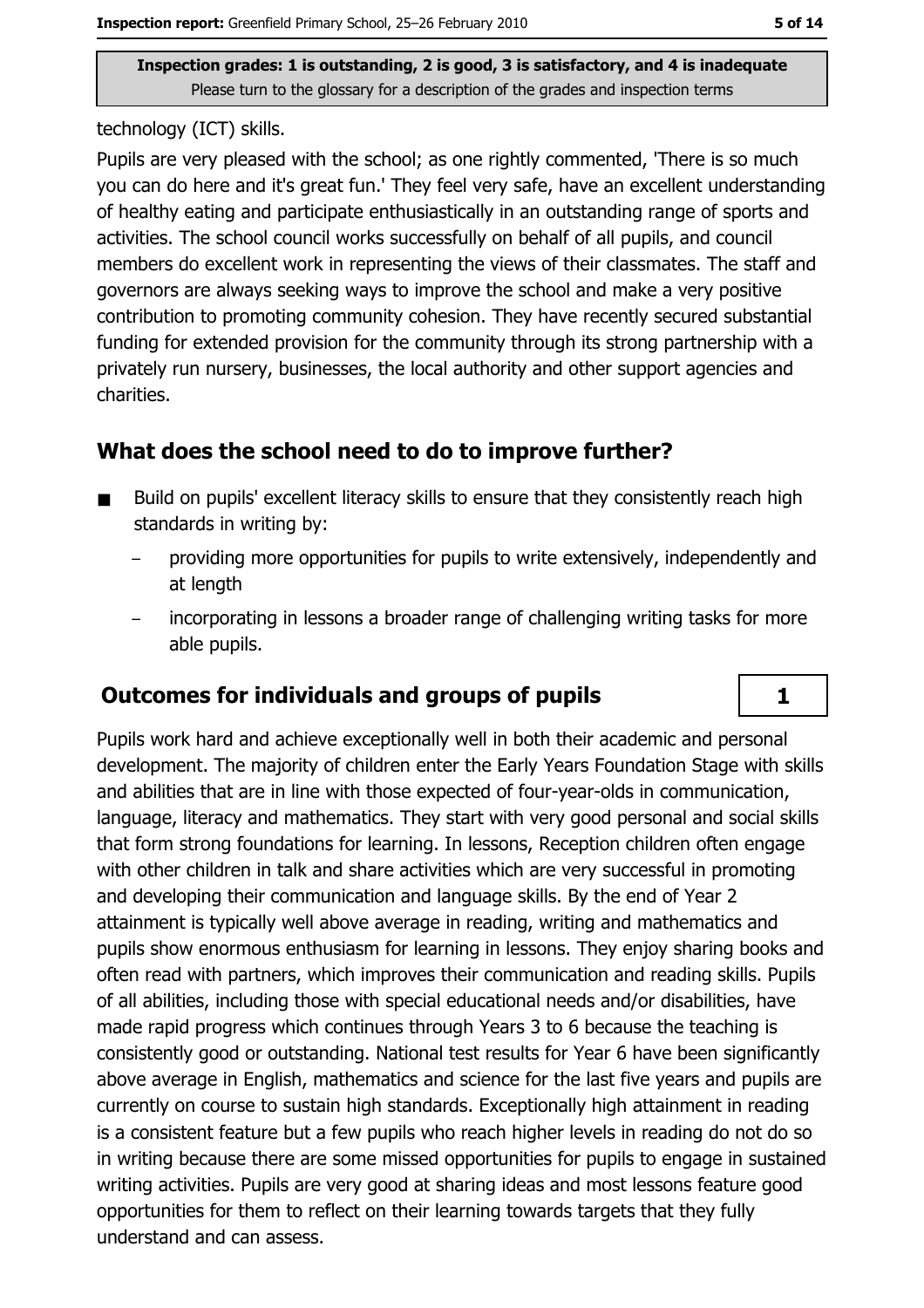Pupils are very aware of the need to adopt healthy lifestyles and habits. To support this they choose from well-thought-out menu choices and a salad bar at lunchtimes and engage in an excellent range of after-school sports and activities. Pupils feel safe and secure because they have formed positive and trusting relationships with adults and the school pays vigilant attention to e-safety when pupils have access to the internet. Pupils often contribute extremely well to the community and school through charitable fund raising or enterprise projects such as the design and build of outdoor areas. High attainment, attendance and pupils' excellent behaviour make an outstanding contribution to the next stage of their education and this prepares them extremely well for later life.

These are the grades for pupils' outcomes

| Pupils' achievement and the extent to which they enjoy their learning                                                     |    |  |
|---------------------------------------------------------------------------------------------------------------------------|----|--|
| Taking into account:<br>Pupils' attainment <sup>1</sup>                                                                   |    |  |
| The quality of pupils' learning and their progress                                                                        | 1  |  |
| The quality of learning for pupils with special educational needs and/or<br>disabilities and their progress               | 1  |  |
| The extent to which pupils feel safe                                                                                      | 1  |  |
| <b>Pupils' behaviour</b>                                                                                                  | 1  |  |
| The extent to which pupils adopt healthy lifestyles                                                                       | 1  |  |
| The extent to which pupils contribute to the school and wider community                                                   |    |  |
| The extent to which pupils develop workplace and other skills that will<br>contribute to their future economic well-being | 1. |  |
| Taking into account:<br>Pupils' attendance <sup>1</sup>                                                                   | 1  |  |
| The extent of pupils' spiritual, moral, social and cultural development                                                   | 1  |  |

## How effective is the provision?

Pupils benefit enormously from mainly good and outstanding teaching as well as an excellent curriculum. The school provides extremely well for pupils' care, guidance, support and welfare. Lessons are consistently well planned and cater successfully for the needs of pupils in the small number of mixed-age classes. Teachers mark pupils' work

The grades for attainment and attendance are: 1 is high; 2 is above average; 3 is broadly average; and 4 is low.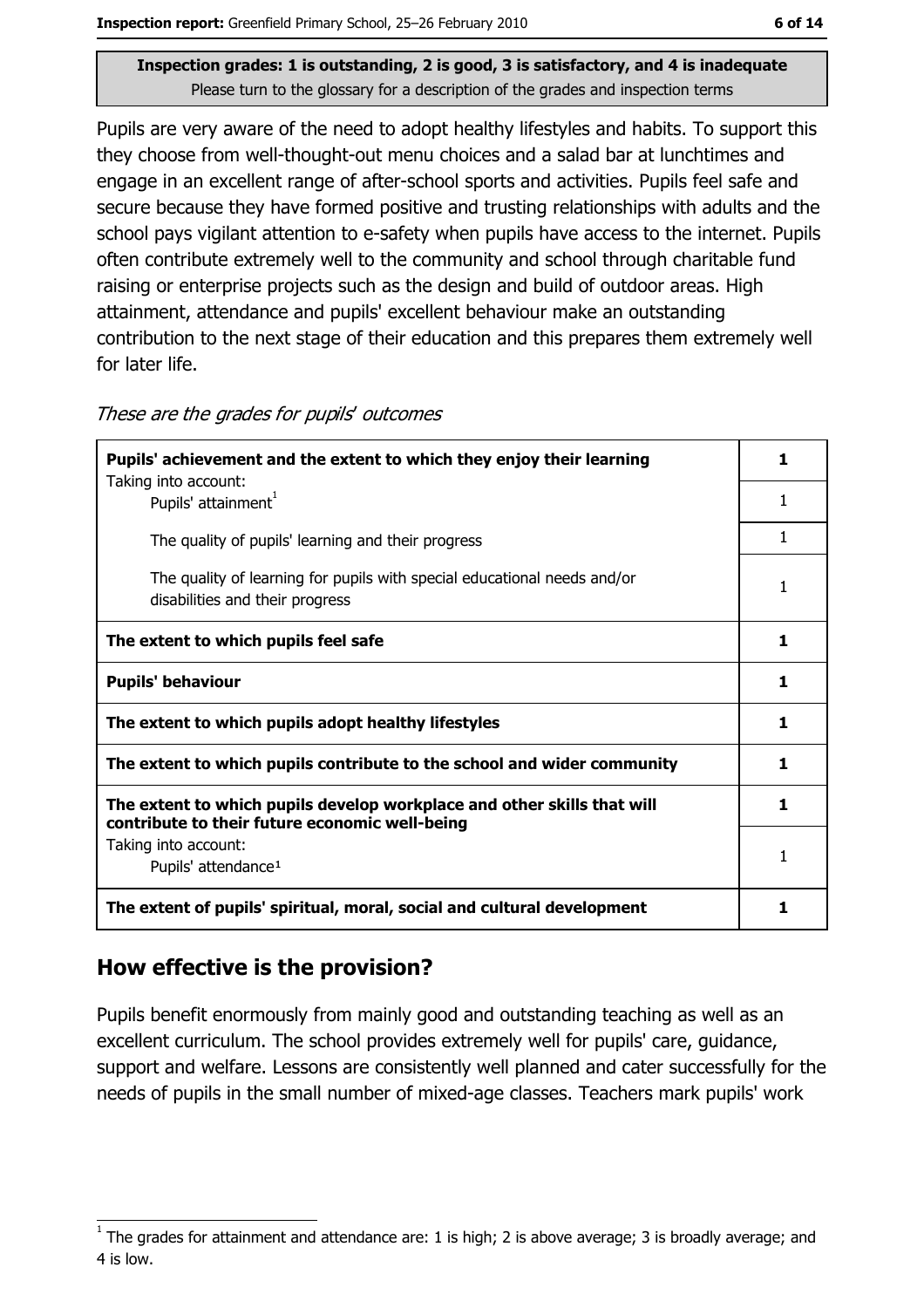diligently. They have devised excellent assessment systems that produce clear learning targets so that pupils have a thorough understanding of the steps needed to reach them. There is highly effective and inclusive support for pupils with special educational needs and/or physical disabilities, such as hearing impairment or limited mobility. Teachers often invite pupils to comment, reflect and assess their own learning. This was seen to very good effect in an excellent English lesson for Year 5 pupils when they investigated persuasive writing to construct arguments and different points of view. Pupils' learning is given added impetus when they work collaboratively and independently on challenging problem-solving tasks in mathematics or science as well through opportunities to research using their well- honed ICT skills. Child-initiated learning sessions were observed during the inspection. These provide fantastic opportunities for pupils to extend their learning and experience when choosing from stimulating academic and creative activities. These include: textile crafts using sewing machines; sculpture using different media; excellent fine art which is superbly displayed across the school; music, drama and designing; and editing and producing their own books, stories and magazines. Some writing tasks do not always challenge more capable pupils although there are plans to include a broader range of extended writing activities. The staff incorporate an excellent range of visits to places of interest so pupils can combine their study of, for example, science, geography, history and religious education, when visiting museums or undertaking field trips. These activities have a very positive impact on pupils' learning and social skills as well as broadening the scope of their studies and interests.

These are the grades for the quality of provision

| The quality of teaching                                                                                    |  |
|------------------------------------------------------------------------------------------------------------|--|
| Taking into account:<br>The use of assessment to support learning                                          |  |
|                                                                                                            |  |
| The extent to which the curriculum meets pupils' needs, including, where<br>relevant, through partnerships |  |
| The effectiveness of care, guidance and support                                                            |  |

## How effective are leadership and management?

Governors and staff accurately check pupils' progress and teachers' performance. The leadership team regularly undertakes pupil progress meetings with all teachers and subject leaders when monitoring the curriculum and this includes joint work scrutiny activities of pupils' work. Accurate analyses of assessments, including a breakdown of the progress of pupils from different backgrounds, account for the uniformity in teachers' planning and the much improved consistency of the teaching. The evaluations made by the headteacher and staff are accurate, although modest in some cases, reflecting their high expectations and challenging targets.

Support staff and resources are deployed extremely well and this accounts for the high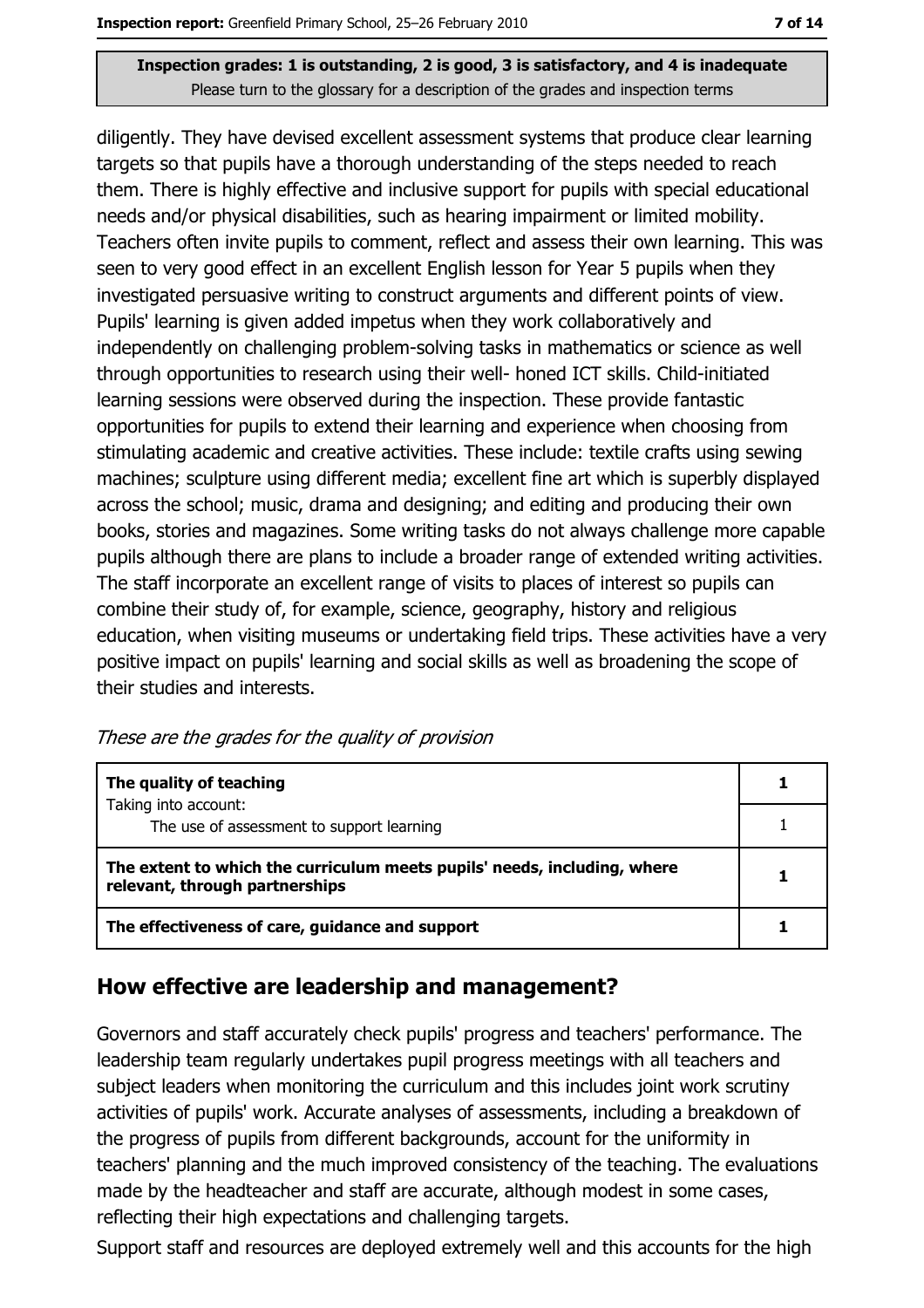quality support given to pupils with special educational needs and/or disabilities. A significant improvement has been the involvement of governors who now hold the school to account very well and have effective systems in place to ensure that they audit and monitor the school's performance. There are outstanding links established with other schools, organisations, charities and the wider community.

There are excellent and efficient systems in place to ensure that the pupils are safeguarded with effective and up-to-date child protection policies, training and staff qualifications, as well as systematic risk assessments of activities and resources. The school has a thorough understanding of its own community and assessments incorporate details about the progress of pupils from different backgrounds. This ensures that all pupils have equally effective and outstanding opportunities to succeed. Staff and governors are continually striving to measure the impact the school is having beyond the local area, which is making a strong contribution to building a cohesive community that respects faiths and customs represented in wider society.

|  | These are the grades for leadership and management |  |
|--|----------------------------------------------------|--|
|  |                                                    |  |

| The effectiveness of leadership and management in embedding ambition and<br>driving improvement                                                                     | ı  |
|---------------------------------------------------------------------------------------------------------------------------------------------------------------------|----|
| Taking into account:<br>The leadership and management of teaching and learning                                                                                      |    |
| The effectiveness of the governing body in challenging and supporting the<br>school so that weaknesses are tackled decisively and statutory responsibilities<br>met | 1  |
| The effectiveness of the school's engagement with parents and carers                                                                                                | 1  |
| The effectiveness of partnerships in promoting learning and well-being                                                                                              | 1  |
| The effectiveness with which the school promotes equality of opportunity and<br>tackles discrimination                                                              | 1  |
| The effectiveness of safeguarding procedures                                                                                                                        | 1  |
| The effectiveness with which the school promotes community cohesion                                                                                                 | 1. |
| The effectiveness with which the school deploys resources to achieve<br>value for money                                                                             |    |

## **Early Years Foundation Stage**

Reception children make outstanding progress. By the time they start Year 1, attainment is well above that expected of five-year-olds in all areas of learning. Teachers and support staff are highly skilled and effective in laying excellent foundations for children's learning and development. A stimulating range of activities, such as role play, dressing up as characters in stories, music, singing, and outdoor play and exploration help the children to develop and improve their reading and writing. Letter sounds and phonics are taught consistently well and this is followed up successfully when children join Year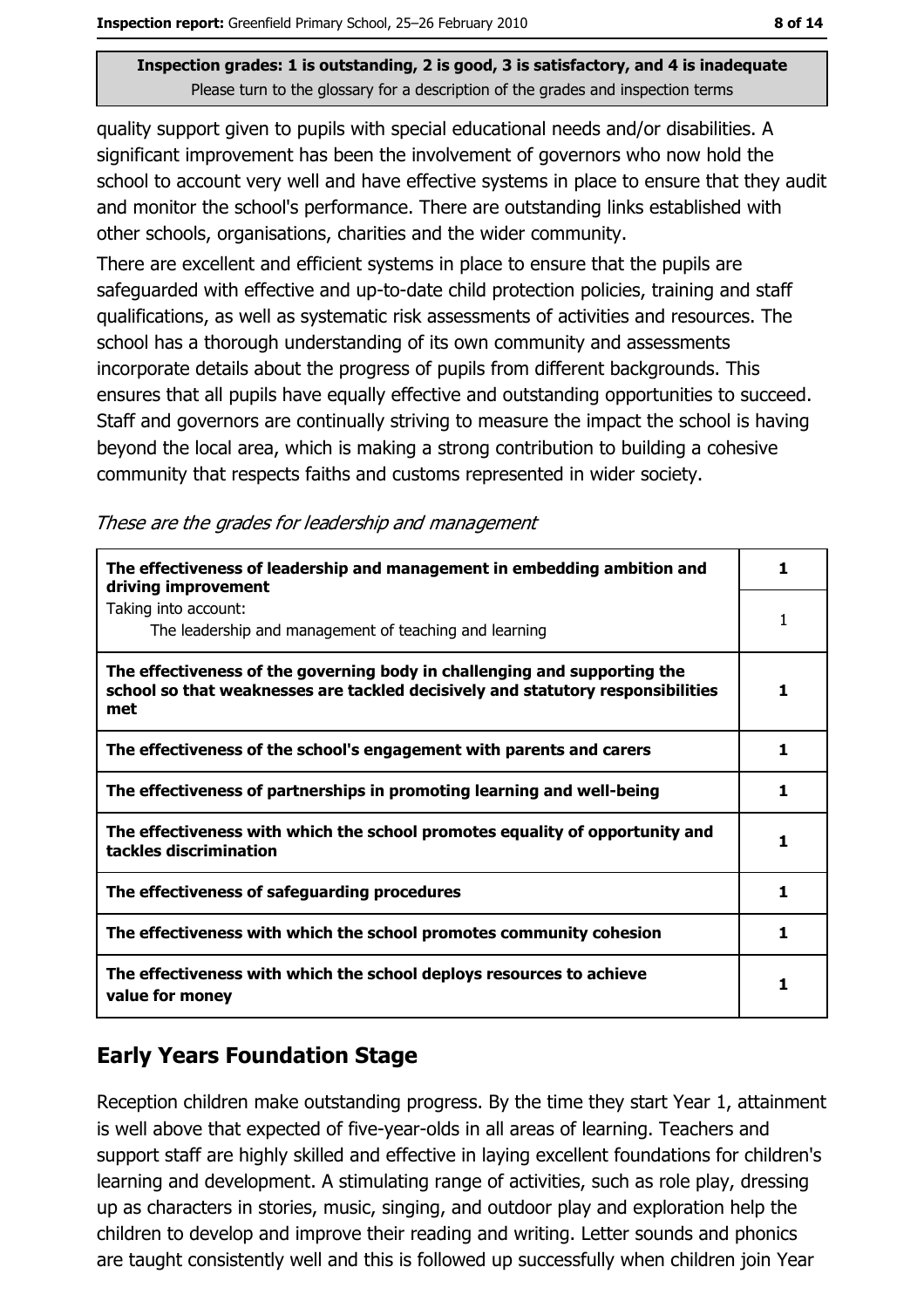1. The children settle quickly and thoroughly enjoy playing and working indoors, outdoors and in the local community with equal success. A visit from local community police officers inspired the children to ask questions about how the police help the community. The children thrive on the challenges, for example, of solving puzzles, building shapes and counting out sequences of numbers, prompting them to develop their understanding of number, shape and space. The children improve their early scientific skills very well when exploring different habitats and a woodland environment during a recent visit. The children explore the outdoor areas safely and productively, which improves their physical and creative development extremely well. The staff ensure that there is a smooth transition between the Reception classes and Year 1. The Early Years Foundation Stage is very well managed and the staff team regularly undertake a systematic process of self-evaluation, audit and review to ensure that the outstanding progress made by children and high quality of provision are sustained.

These are the grades for the Early Years Foundation Stage

| <b>Overall effectiveness of the Early Years Foundation Stage</b><br>Taking into account:     |  |
|----------------------------------------------------------------------------------------------|--|
| Outcomes for children in the Early Years Foundation Stage                                    |  |
| The quality of provision in the Early Years Foundation Stage                                 |  |
| The effectiveness of leadership and management of the Early Years<br><b>Foundation Stage</b> |  |

## **Views of parents and carers**

The vast majority of questionnaire returns were positive and parents believe that this is a highly effective school that supports and cares for their children very well; views with which inspectors agree. Nearly all parents are pleased with the progress their children are making. Overwhelmingly, parents believe, as inspectors do, that pupils behave extremely well. Most parents believe that teachers really care about their children, families and the community.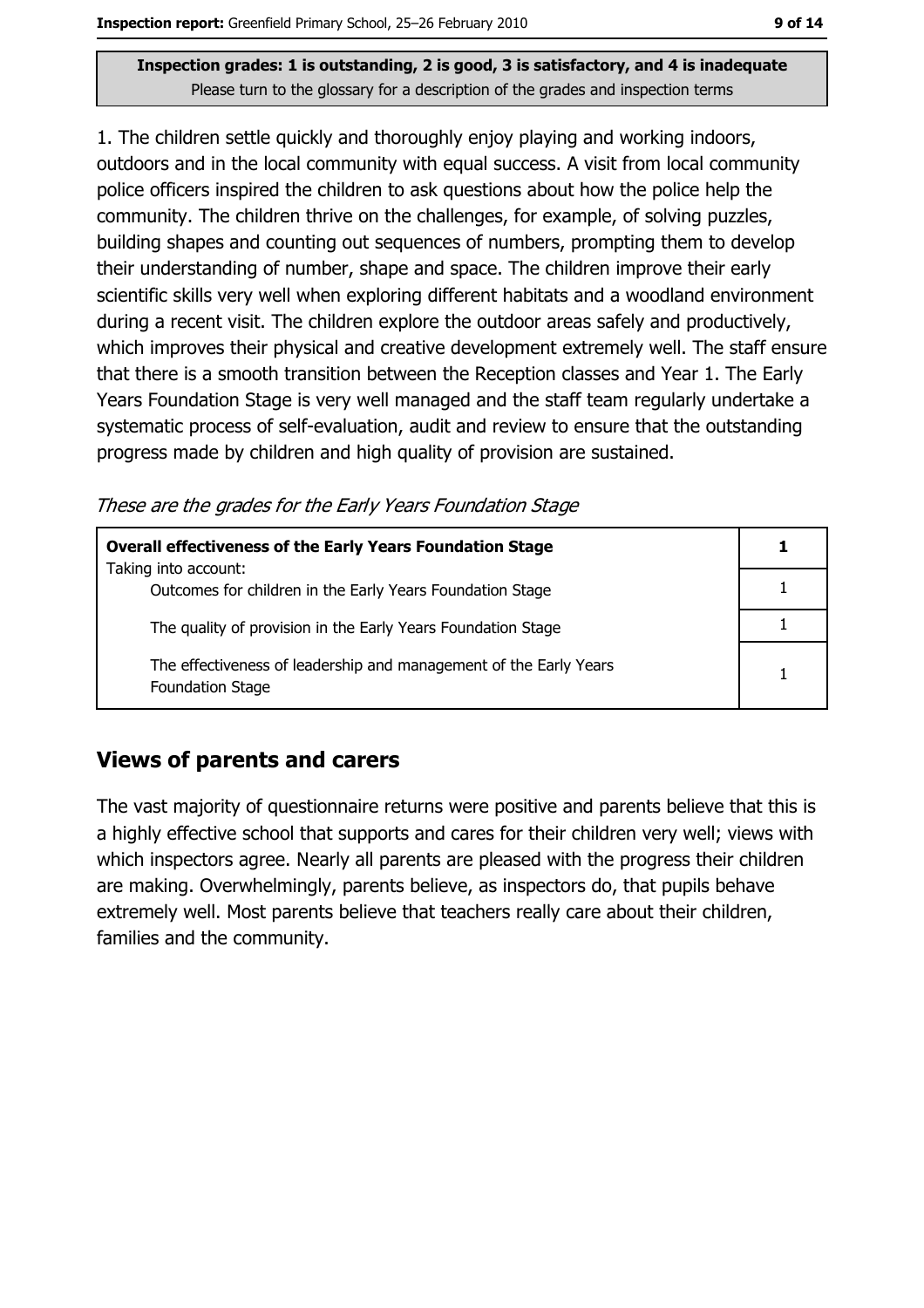#### Responses from parents and carers to Ofsted's questionnaire

Ofsted invited all the registered parents and carers of pupils registered at Greenfield Primary School to complete a questionnaire about their views of the school.

In the questionnaire, parents and carers were asked to record how strongly they agreed with 13 statements about the school. The inspection team received 122 completed questionnaires by the end of the on-site inspection. In total, there are 280 pupils registered at the school.

| <b>Statements</b>                                                                                                                                                                                                                                       | <b>Strongly</b><br><b>Agree</b> |               | <b>Agree</b> |               | <b>Disagree</b> |                | <b>Strongly</b><br>disagree |               |
|---------------------------------------------------------------------------------------------------------------------------------------------------------------------------------------------------------------------------------------------------------|---------------------------------|---------------|--------------|---------------|-----------------|----------------|-----------------------------|---------------|
|                                                                                                                                                                                                                                                         | <b>Total</b>                    | $\frac{0}{0}$ | <b>Total</b> | $\frac{0}{0}$ | <b>Total</b>    | $\frac{0}{0}$  | <b>Total</b>                | $\frac{0}{0}$ |
| My child enjoys school                                                                                                                                                                                                                                  | 83                              | 68            | 35           | 29            | $\overline{4}$  | 3              | $\mathbf 0$                 | $\mathbf 0$   |
| The school keeps my child<br>safe                                                                                                                                                                                                                       | 98                              | 80            | 24           | 20            | $\mathbf 0$     | 0              | 0                           | 0             |
| The school informs me<br>about my child's progress                                                                                                                                                                                                      | 74                              | 61            | 44           | 36            | 4               | 3              | 0                           | 0             |
| My child is making enough<br>progress at this school                                                                                                                                                                                                    | 73                              | 60            | 44           | 36            | 3               | $\overline{2}$ | 1                           | $\mathbf{1}$  |
| The teaching is good at this<br>school                                                                                                                                                                                                                  | 75                              | 61            | 45           | 37            | 1               | $\mathbf{1}$   | 0                           | $\mathbf 0$   |
| The school helps me to<br>support my child's learning                                                                                                                                                                                                   | 70                              | 57            | 49           | 40            | 3               | $\overline{2}$ | 0                           | $\mathbf 0$   |
| The school helps my child to<br>have a healthy lifestyle                                                                                                                                                                                                | 64                              | 52            | 54           | 44            | 3               | $\overline{2}$ | 0                           | $\mathbf 0$   |
| The school makes sure that<br>my child is well prepared for<br>the future (for example<br>changing year group,<br>changing school, and for<br>children who are finishing<br>school, entering further or<br>higher education, or<br>entering employment) | 54                              | 44            | 56           | 46            | $\mathbf 0$     | 0              | 0                           | $\mathbf 0$   |
| The school meets my child's<br>particular needs                                                                                                                                                                                                         | 70                              | 57            | 47           | 39            | 4               | 3              | 0                           | $\bf{0}$      |
| The school deals effectively<br>with unacceptable behaviour                                                                                                                                                                                             | 67                              | 55            | 49           | 40            | $\mathbf{1}$    | 1              | 1                           | $\mathbf{1}$  |
| The school takes account of<br>my suggestions and<br>concerns                                                                                                                                                                                           | 58                              | 48            | 57           | 47            | $\overline{4}$  | 3              | $\mathbf 0$                 | $\mathbf 0$   |
| The school is led and<br>managed effectively                                                                                                                                                                                                            | 71                              | 58            | 48           | 39            | $\mathbf{1}$    | $\mathbf{1}$   | $\mathbf 0$                 | $\mathbf 0$   |
| Overall, I am happy with my<br>child's experience at this<br>school                                                                                                                                                                                     | 82                              | 67            | 38           | 31            | $\overline{2}$  | $\overline{2}$ | 0                           | $\mathbf 0$   |

The table above summarises the responses that parents and carers made to each statement. The percentages indicate the proportion of parents and carers giving that response out of the total number of completed questionnaires. Where one or more parents and carers chose not to answer a particular question, the percentages will not add up to 100%.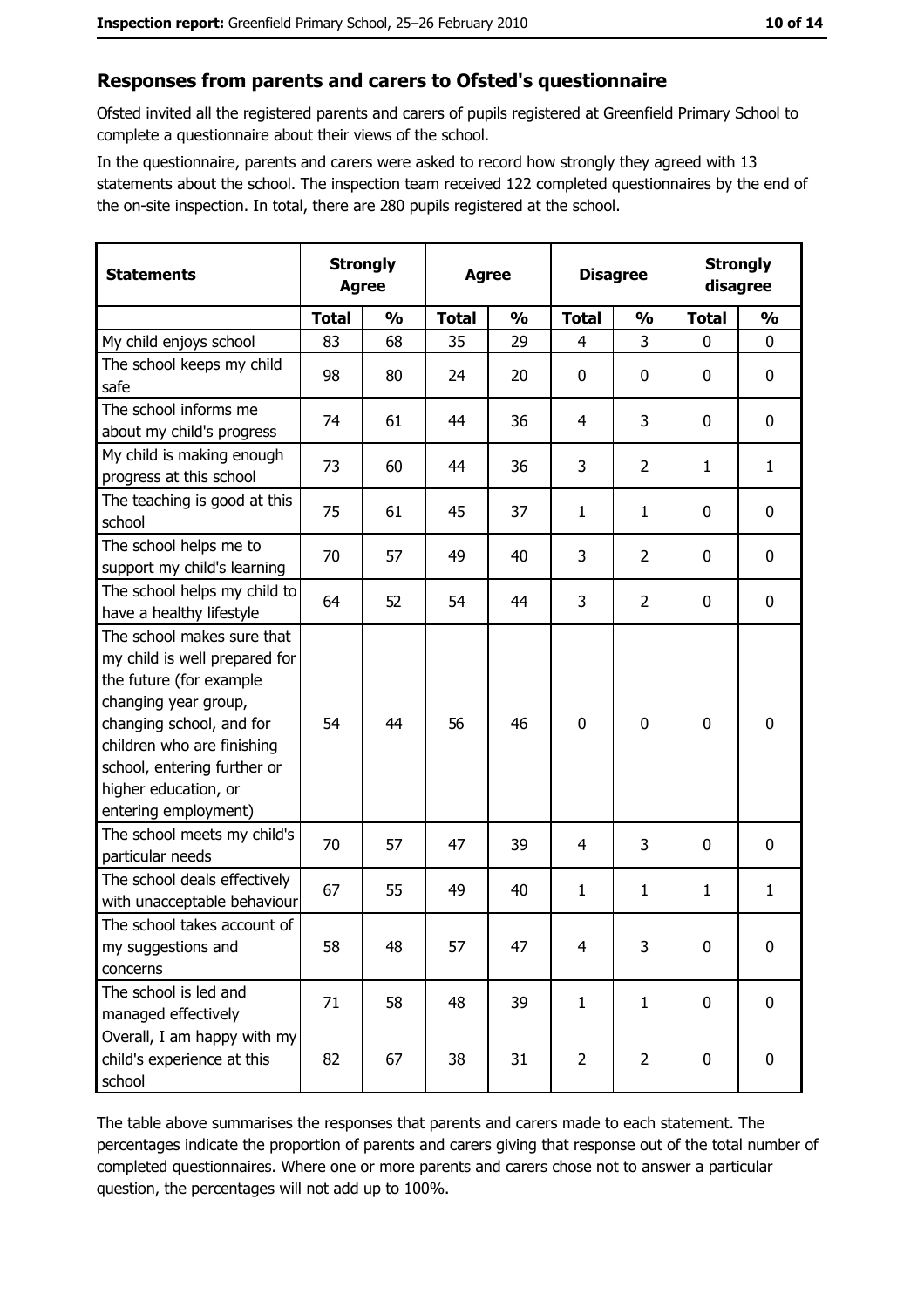# Glossary

| Grade   | <b>Judgement</b> | <b>Description</b>                                                                                                                                                                                                               |
|---------|------------------|----------------------------------------------------------------------------------------------------------------------------------------------------------------------------------------------------------------------------------|
| Grade 1 | Outstanding      | These features are highly effective. An oustanding<br>school provides exceptionally well for its pupils' needs.                                                                                                                  |
| Grade 2 | Good             | These are very positive features of a school. A school<br>that is good is serving its pupils well.                                                                                                                               |
| Grade 3 | Satisfactory     | These features are of reasonable quality. A satisfactory<br>school is providing adequately for its pupils.                                                                                                                       |
| Grade 4 | Inadequate       | These features are not of an acceptable standard. An<br>inadequate school needs to make significant<br>improvement in order to meet the needs of its pupils.<br>Ofsted inspectors will make further visits until it<br>improves. |

## What inspection judgements mean

## Overall effectiveness of schools inspected between September 2007 and July 2008

|                       | Overall effectiveness judgement (percentage of<br>schools) |      |                     |                   |
|-----------------------|------------------------------------------------------------|------|---------------------|-------------------|
| <b>Type of school</b> | <b>Outstanding</b>                                         | Good | <b>Satisfactory</b> | <b>Inadequate</b> |
| Nursery schools       | 39                                                         | 58   | 3                   | 0                 |
| Primary schools       | 13                                                         | 50   | 33                  | 4                 |
| Secondary schools     | 17                                                         | 40   | 34                  | 9                 |
| Sixth forms           | 18                                                         | 43   | 37                  | $\overline{2}$    |
| Special schools       | 26                                                         | 54   | 18                  | $\overline{2}$    |
| Pupil referral units  | 7                                                          | 55   | 30                  | 7                 |
| All schools           | 15                                                         | 49   | 32                  | 5                 |

New school inspection arrangements were introduced on 1 September 2009. This means that inspectors now make some additional judgements that were not made previously.

The data in the table above were reported in The Annual Report of Her Majesty's Chief Inspector of Education, Children's Services and Skills 2007/08.

Percentages are rounded and do not always add exactly to 100. Secondary school figures include those that have sixth forms, and sixth form figures include only the data specifically for sixth form inspection judgements.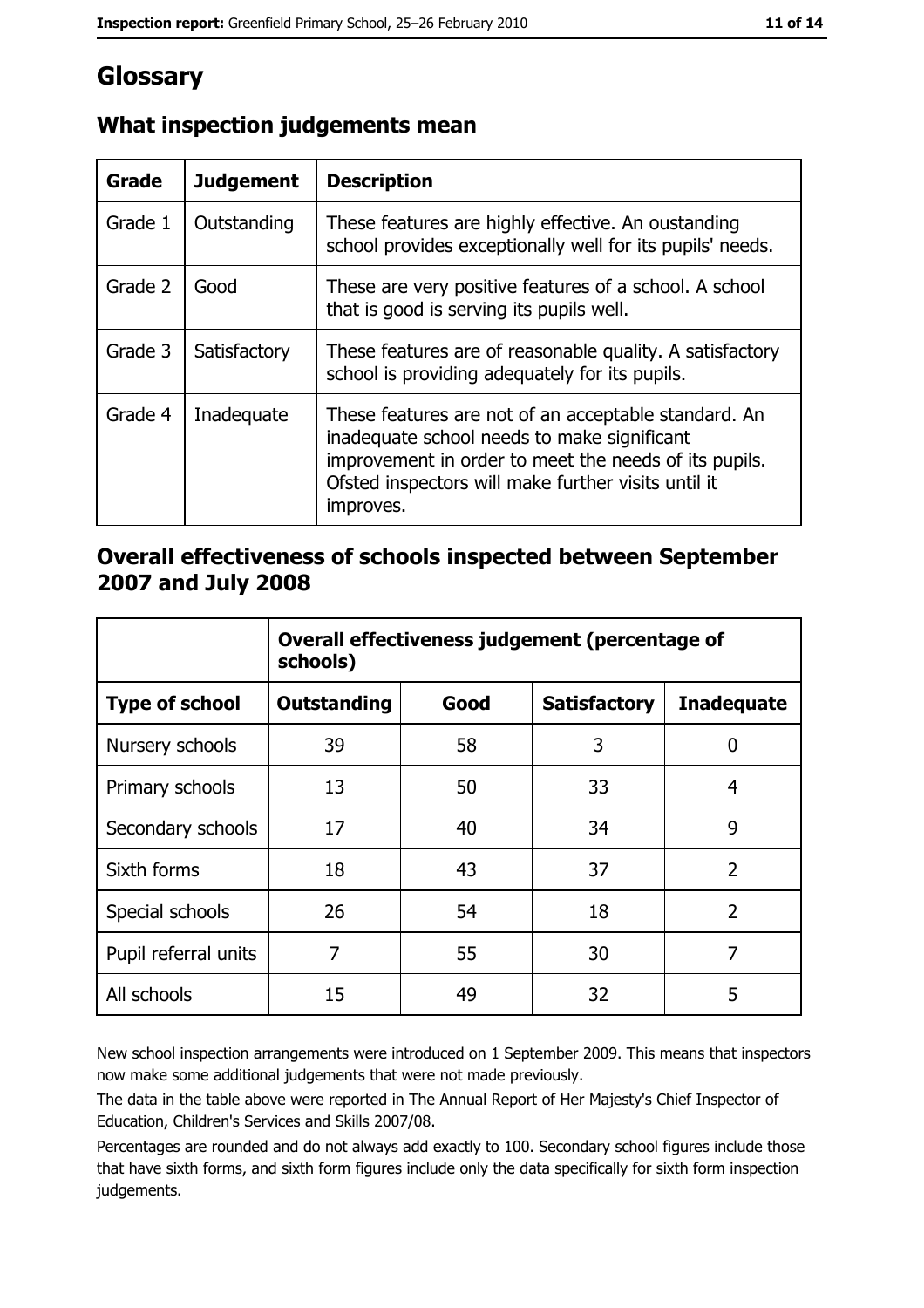# **Common terminology used by inspectors**

| Achievement:                  | the progress and success of a pupil in<br>their learning, development or training.                                                                                                                                                                                                                           |
|-------------------------------|--------------------------------------------------------------------------------------------------------------------------------------------------------------------------------------------------------------------------------------------------------------------------------------------------------------|
| Attainment:                   | the standard of the pupils' work shown by<br>test and examination results and in<br>lessons.                                                                                                                                                                                                                 |
| Capacity to improve:          | the proven ability of the school to<br>continue improving. Inspectors base this<br>judgement on what the school has<br>accomplished so far and on the quality of<br>its systems to maintain improvement.                                                                                                     |
| Leadership and management:    | the contribution of all the staff with<br>responsibilities, not just the headteacher,<br>to identifying priorities, directing and<br>motivating staff and running the school.                                                                                                                                |
| Learning:                     | how well pupils acquire knowledge,<br>develop their understanding, learn and<br>practise skills and are developing their<br>competence as learners.                                                                                                                                                          |
| <b>Overall effectiveness:</b> | inspectors form a judgement on a school's<br>overall effectiveness based on the findings<br>from their inspection of the school. The<br>following judgements, in particular,<br>influence what the overall effectiveness<br>judgement will be.                                                               |
|                               | The school's capacity for sustained<br>improvement.<br>Outcomes for individuals and groups<br>of pupils.<br>The quality of teaching.<br>The extent to which the curriculum<br>meets pupil's needs, including where<br>relevant, through partnerships.<br>The effectiveness of care, guidance<br>and support. |
| Progress:                     | the rate at which pupils are learning in<br>lessons and over longer periods of time. It<br>is often measured by comparing the<br>pupils' attainment at the end of a key<br>stage with their attainment when they<br>started.                                                                                 |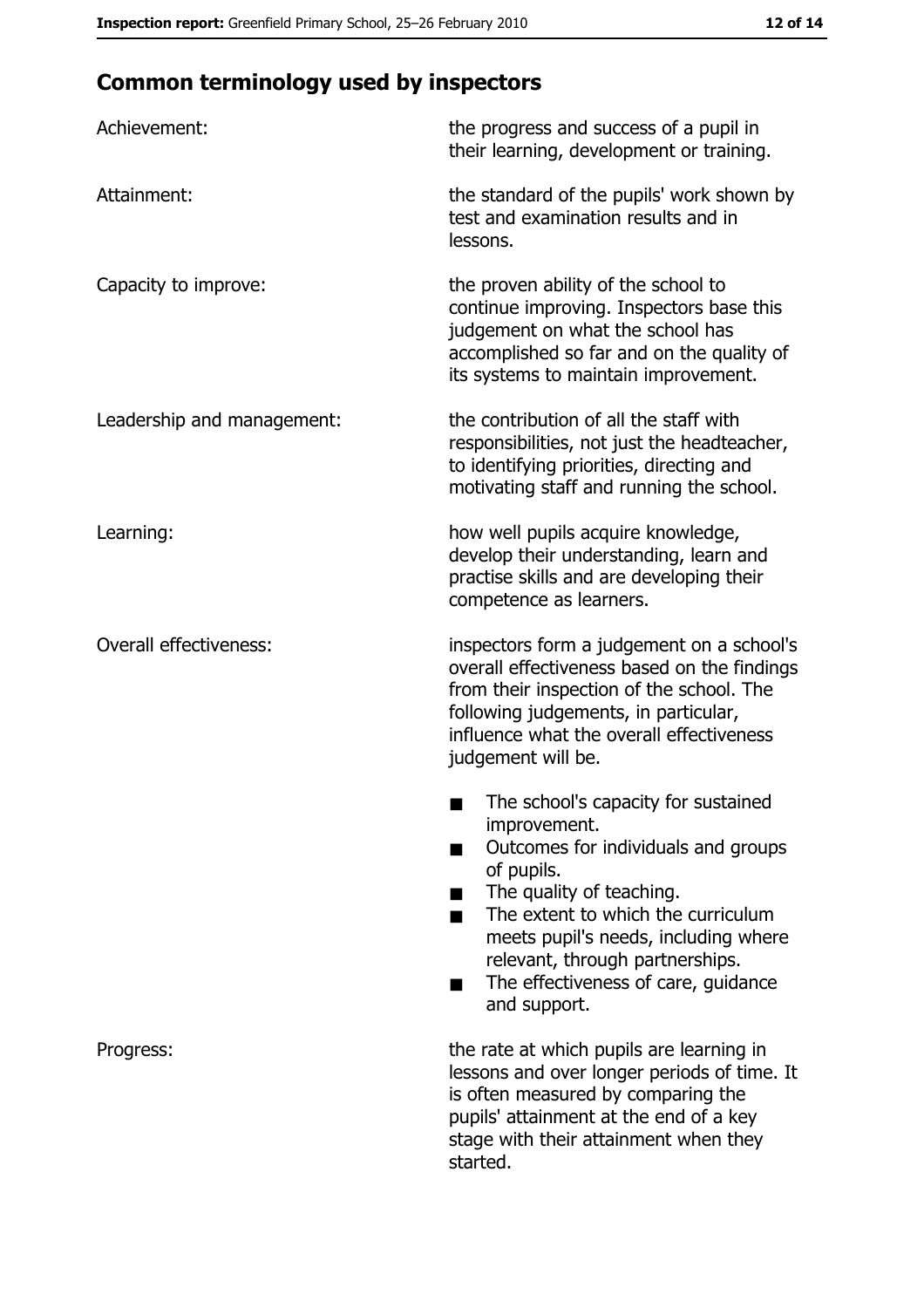This letter is provided for the school, parents and carers to share with their children. It describes Ofsted's main findings from the inspection of their school.



#### 1 March 2010

**Dear Pupils** 

Inspection of Greenfield Primary School, Stourbridge, DY8 1AL

Thank you for being so welcoming when the inspectors came to see you. We agree with your parents who say that you go to an excellent school. We can see why, because it is such a successful and lovely school. Well done to you and all the staff and governors. The inspectors were very pleased with your excellent behaviour and the way you all play and work together so well. Reception children are doing exceptionally well. They are very good at learning their letter sounds and numbers which is helping them to learn to read, write and count very well. From Year 1 right through to Year 6, the inspectors think that all pupils are doing extremely well in all subjects. We would like you all to keep working hard because your teachers are providing you with excellent challenges and we can see from your test results that you are doing very well to reach such high standards. All the staff and governors are doing a fantastic job, especially in helping the school to grow and develop still further. They have excellent plans that they have shared with parents about further improvements and expansions to the school building. We have asked your teachers to carry on helping you do even better in writing by giving you more opportunities to write at length in different ways. The school has excellent programmes which we can see you all enjoy, especially when you write lively and imaginative stories and poetry and engage in an excellent number of creative and musical activities. Inspectors have also asked that your teachers prepare some more varied and challenging writing tasks for those who are capable of reaching very high standards in writing. You can all help too by continuing to try hard and coming to school every day to keep up your excellent attendance rates.

I wish all of you, the staff and your parents the very best.

Yours sincerely

Charalambos Loizou

Lead Inspector